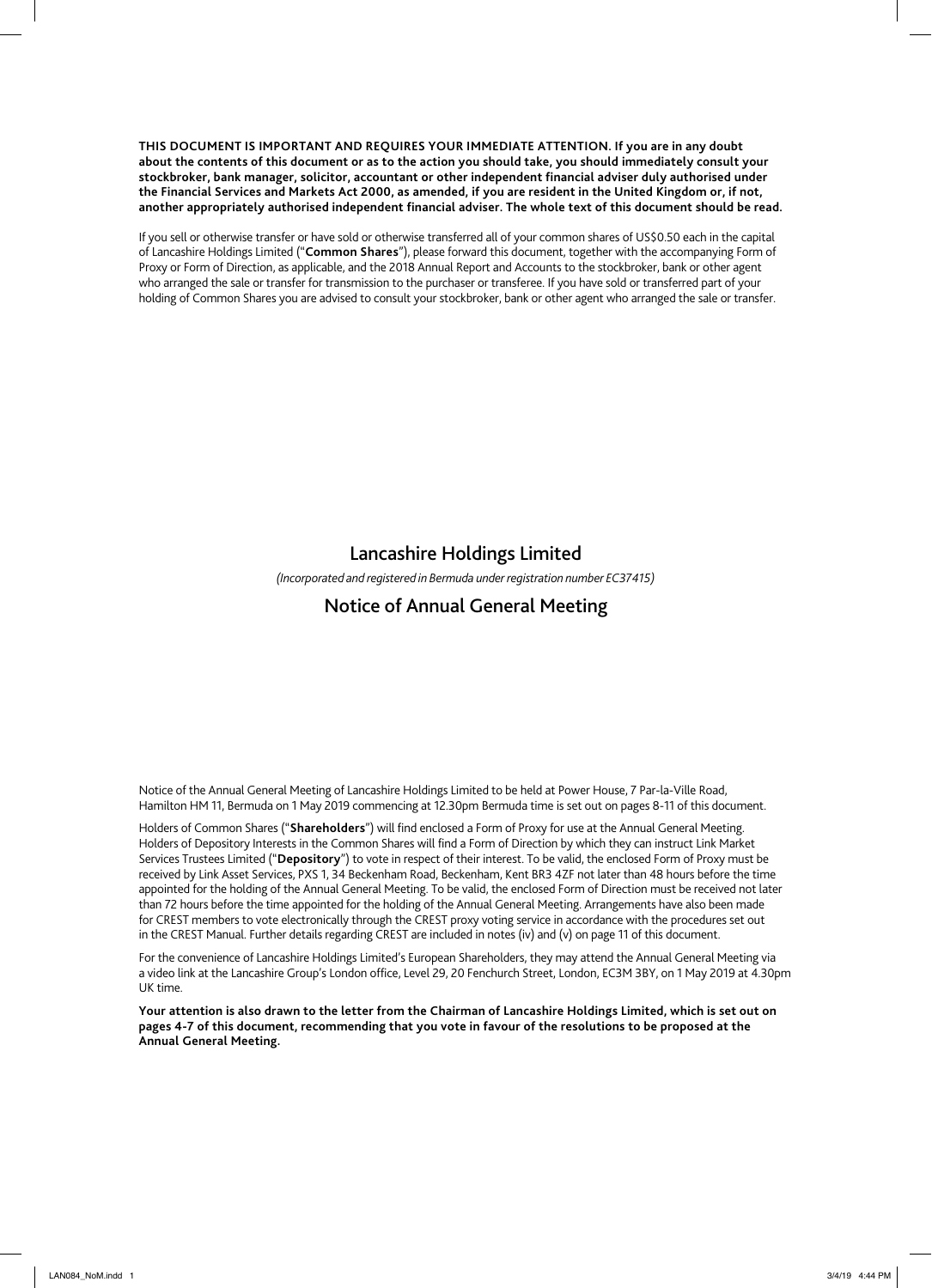$\overline{\phantom{a}}$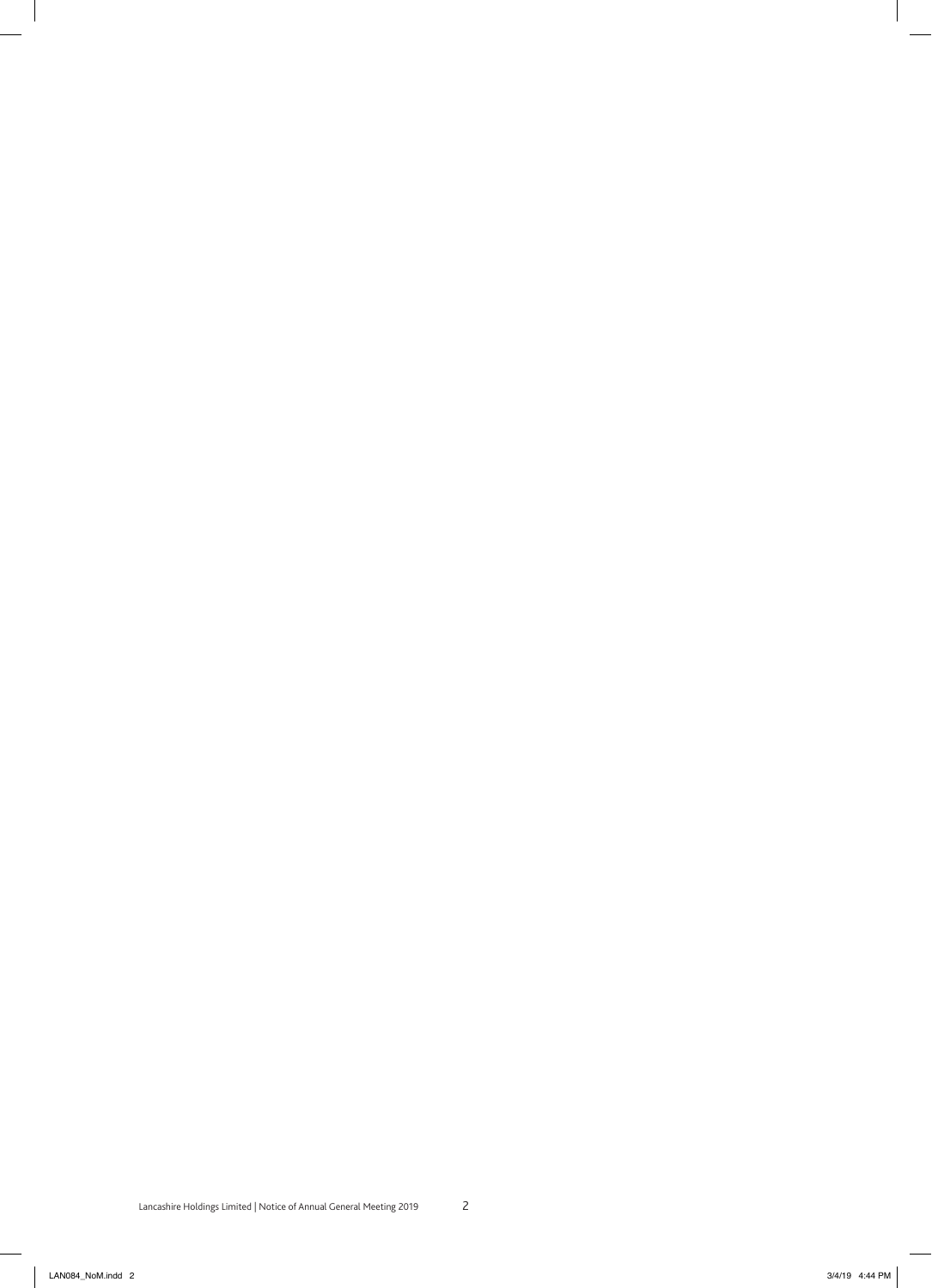# Note Regarding Forward-Looking Statements

Certain statements and indicative projections (which may include modelled loss scenarios) made in the Chairman's letter in this document that are not based on current or historical facts are forward-looking in nature including, without limitation, statements containing the words "believes", "anticipates", "plans", "projects", "forecasts", "guidance", "intends", "expects", "estimates", "predicts", "may", "can", "likely", "will", "seeks", "should", or, in each case, their negative or comparable terminology. All such statements other than statements of historical facts including, without limitation, the financial position of the Company and its subsidiaries (the "**Group**"), the Group's tax residency, liquidity, results of operations, prospects, growth, capital management plans and efficiencies, ability to create value, dividend policy, operational flexibility, composition of management, business strategy, plans and objectives of management for future operations (including development plans and objectives relating to the Group's insurance business) are forward-looking statements. Such forward-looking statements involve known and unknown risks, uncertainties and other important factors that could cause the actual results, performance or achievements of the Group to be materially different from future results, performance or achievements expressed or implied by such forward-looking statements.

These factors include, but are not limited to: the actual development of losses and expenses impacting estimates for the Californian wildfires and hurricane Michael which occurred in the fourth quarter of 2018, hurricane Florence, the typhoons and marine losses that occurred in the third quarter of 2018, hurricanes Harvey, Irma and Maria and the earthquakes in Mexico, that occurred in the third quarter of 2017 and the wildfires which impacted parts of California during 2017; the impact of complex and unique causation and coverage issues associated with attribution of losses to wind or flood damage or other perils such as fire or business interruption relating to such events; potential uncertainties relating to reinsurance recoveries, reinstatement premiums and other factors inherent in loss estimations; the Group's ability to integrate its businesses and personnel; the successful retention and motivation of the Group's key management; the increased regulatory burden facing the Group; the number and type of insurance and reinsurance contracts that the Group writes or may write; the Group's ability to implement successfully its business strategy during 'soft' as well as 'hard' markets; the premium rates which may be available at the time of such renewals within the Group's targeted business lines; the possible low frequency of large events; potentially unusual loss frequency; the impact that the Group's future operating results, capital position and rating agency and other considerations may have on the execution of any capital management initiatives or dividends; the possibility of greater frequency or severity of claims and loss activity than the Group's underwriting, reserving or investment practices have anticipated; the reliability of, and changes in assumptions to, catastrophe pricing, accumulation and estimated loss models; increased competition from existing alternative capital providers, insurance linked funds and collateralised special purpose insurers, and the related demand and supply dynamics as contracts come up for renewal; the effectiveness of the Group's loss limitation methods; the potential loss of key personnel; a decline in the Group's operating subsidiaries' rating with A.M. Best, S&P Global Ratings, Moody's or other rating agencies; increased competition on the basis of pricing, capacity, coverage terms or other factors; cyclical downturns of the industry; the impact of a deteriorating credit environment for issuers of fixed maturity investments; the impact of swings in market interest rates, currency exchange rates and securities prices; changes by central banks regarding the level of interest rates; the impact of inflation or deflation in relevant economies in which the Group operates; the effect, timing and other uncertainties surrounding future business combinations within the insurance and reinsurance industries; the impact of terrorist activity in the countries in which the Group writes risks; a rating downgrade of, or a market decline in, securities in the Group's investment portfolio; changes in governmental regulations or tax laws in jurisdictions where the Group conducts business; Lancashire Holdings Limited or any of the Group's Bermudian subsidiaries becoming subject to income taxes in the United States or in the United Kingdom; the impact of the change in tax residence on stakeholders of the Company; and the impact of 'Brexit' (following the UK's notification to the European Council under Article 50 of the Treaty on European Union on 29 March 2017) and future negotiations regarding the UK's relationship with the EU on the Group's business, regulatory relationships, underwriting platforms or the industry generally.

All forward-looking statements speak only as at the date of publication. Lancashire Holdings Limited expressly disclaims any obligation or undertaking (save as required to comply with any legal or regulatory obligations including the rules of the London Stock Exchange) to disseminate any updates or revisions to any forward-looking statement to reflect any changes in the Group's expectations or circumstances on which any such statement is based.

# Expected Timetable of Principal Events

Publication of this document and posting to Shareholders 11 March 2019 11 March 2019

Voting record date Close of business on 29 March 2019 Latest time and date for receipt of Forms of Direction 12.30pm Bermuda time (4.30pm UK time) on 28 April 2019 Latest time and date for receipt of Forms of Proxy 12.30pm Bermuda time (4.30pm UK time) on 29 April 2019 Time and date of Annual General Meeting 12.30pm Bermuda time (4.30pm UK time) on 1 May 2019

For the convenience of Lancashire Holdings Limited's European Shareholders, they may attend the Annual General Meeting via a video link at the Lancashire Group's London office, Level 29, 20 Fenchurch Street, London, EC3M 3BY, on 1 May 2019 at 4.30pm UK time.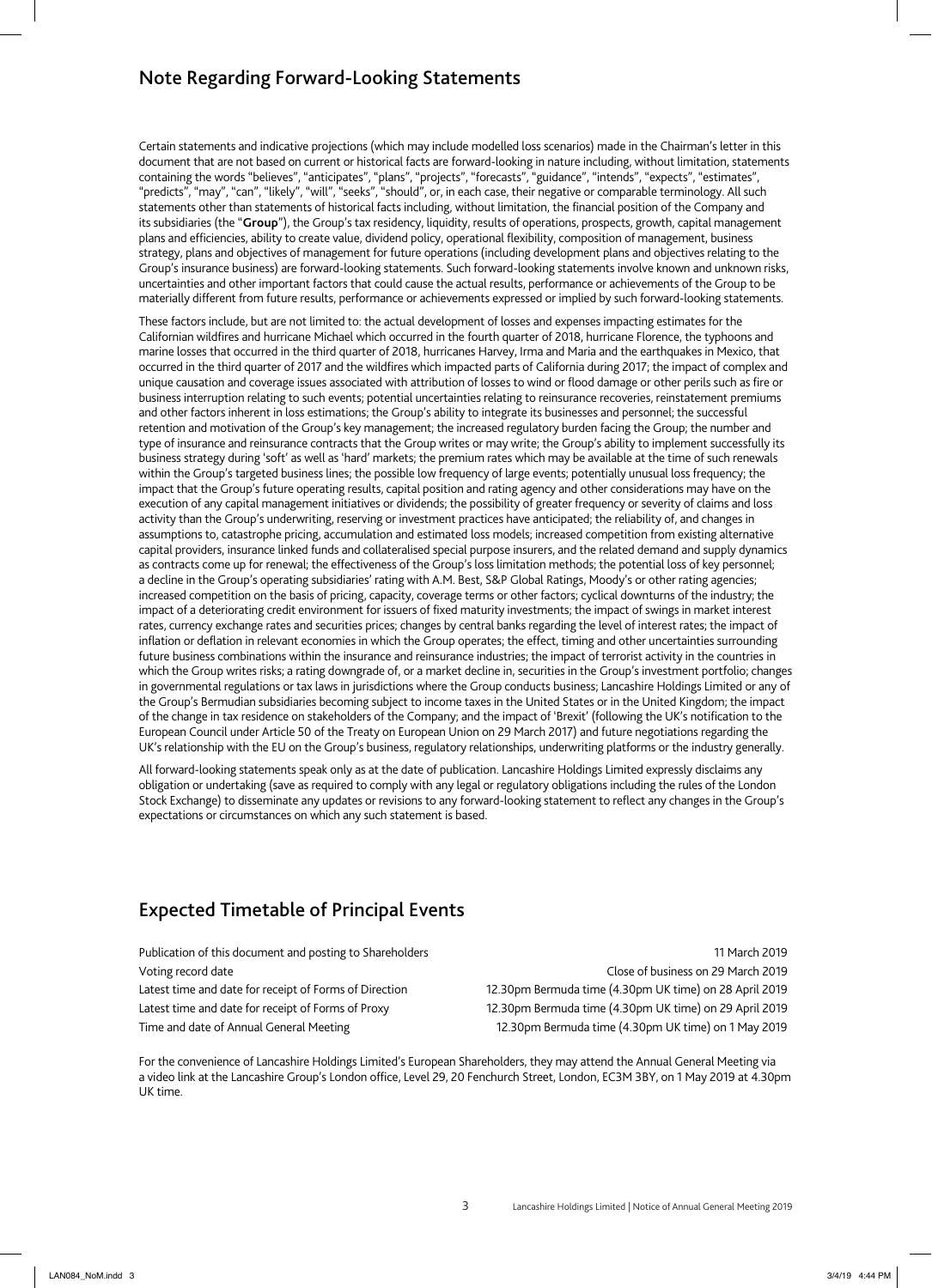# Letter from the Chairman of Lancashire Holdings Limited (the "Company")

*(Incorporated and registered in Bermuda under registration number EC37415)* 

*Directors:* 

**Peter Clarke,** *Non-Executive Chairman*  **Michael Dawson,** *Non-Executive Director*  **Simon Fraser,** *Senior Independent Director*  **Samantha Hoe-Richardson,** *Non-Executive Director*  **Robert Lusardi,** *Non-Executive Director*  **Alex Maloney,** *Chief Executive Officer*  **Elaine Whelan,** *Chief Financial Officer*  **Sally Williams,** *Non-Executive Director*

*Registered Office & Head Office:* Power House 7 Par-la-Ville Road Hamilton HM 11 Bermuda

**11 March 2019** 

## To all Shareholders:

Dear Shareholder,

### Notice of Annual General Meeting and recommendation to vote in favour of the Resolutions

I am writing to give you details of the business proposed to be considered at the Company's forthcoming Annual General Meeting ("**AGM**") to be held at Power House, 7 Par-la-Ville Road, Hamilton HM 11, Bermuda on 1 May 2019 commencing at 12.30pm Bermuda time. For the convenience of our European Shareholders, they may attend the Annual General Meeting via a video link at the Lancashire Group's London office, Level 29, 20 Fenchurch Street, London, EC3M 3BY, on 1 May 2019 at 4.30pm UK time. The notice convening the AGM is set out on pages 8-11 of this document.

## Proposed Business of the AGM

### **1. Annual Report and Accounts (Resolutions 1 and 2)**

Resolutions are proposed to receive the Company's audited consolidated financial statements for the year ended 31 December 2018 **(Resolution 1)** and to approve the Annual Report on Remuneration **(Resolution 2)**, which are contained in the 2018 Annual Report and Accounts.

Resolution 2 seeks Shareholders' approval for the Annual Report on Remuneration as set out in the second part of the Directors' Remuneration Report, on pages 78-89 of the 2018 Annual Report and Accounts. This vote is advisory in nature and the Directors' entitlement to receive remuneration is not conditional upon it. The resolution and vote are a means of providing Shareholder feedback to the Company's board of directors (the "**Board**"). The Directors' Remuneration Policy, which was approved by a binding Shareholder vote at the annual general meeting held on 3 May 2017 (and is set out on pages 72-77 of the 2018 Annual Report and Accounts), sets out the Company's remuneration policy for a period of three years from the 2017 annual general meeting. All future payments to Directors, past and present, must normally comply with the terms of the policy, unless specifically approved by the Shareholders in general meeting.

The Company's auditors, KPMG LLP, have audited those parts of the Directors' Remuneration Report required to be audited and their report may be found on pages 95-99 of the 2018 Annual Report and Accounts.

### **2. Election of Directors (Resolutions 3, 4, 5, 6, 7, 8, 9 and 10)**

In accordance with the Company's Bye-laws and the provisions of the UK Corporate Governance Code published by the UK Financial Reporting Council (the "**Code**"), all the Directors of the Company are submitting themselves for re-election at the AGM. In the Board's view, each Director continues to make an effective contribution to the deliberations of the Board and to demonstrate commitment to their role. This view is supported by my own review of the Directors' performance following an externally facilitated formal performance evaluation of the Board undertaken during 2018.

Further information about the performance evaluation process and the Directors, including their biographies, is set out in the accompanying 2018 Annual Report and Accounts.

The Board considers all the Non-Executive Directors to be independent within the meaning of the Code.

Sally Williams was appointed by the Board as a Director with effect from 14 January 2019. In accordance with the Company's Bye-laws, Ms Williams stands for election by Shareholders at the AGM (Resolution 10). The Board considers that her skills, experience and knowledge, as described in her biography on page 51 of the 2018 Annual Report and Accounts, are of great benefit to the Board and the Company. The Board considers Ms Williams to be independent within the meaning of the Code. Please see page 55 of the accompanying 2018 Annual Report and Accounts regarding the process followed by the Board in determining Ms Williams to be independent.

### **3. Auditors' Re-appointment and Remuneration (Resolutions 11 and 12)**

The Board proposes that KPMG LLP be re-appointed as auditors of the Company **(Resolution 11)** and that the Board be authorised to set their remuneration **(Resolution 12)**. This authority may be delegated to the Board's audit committee.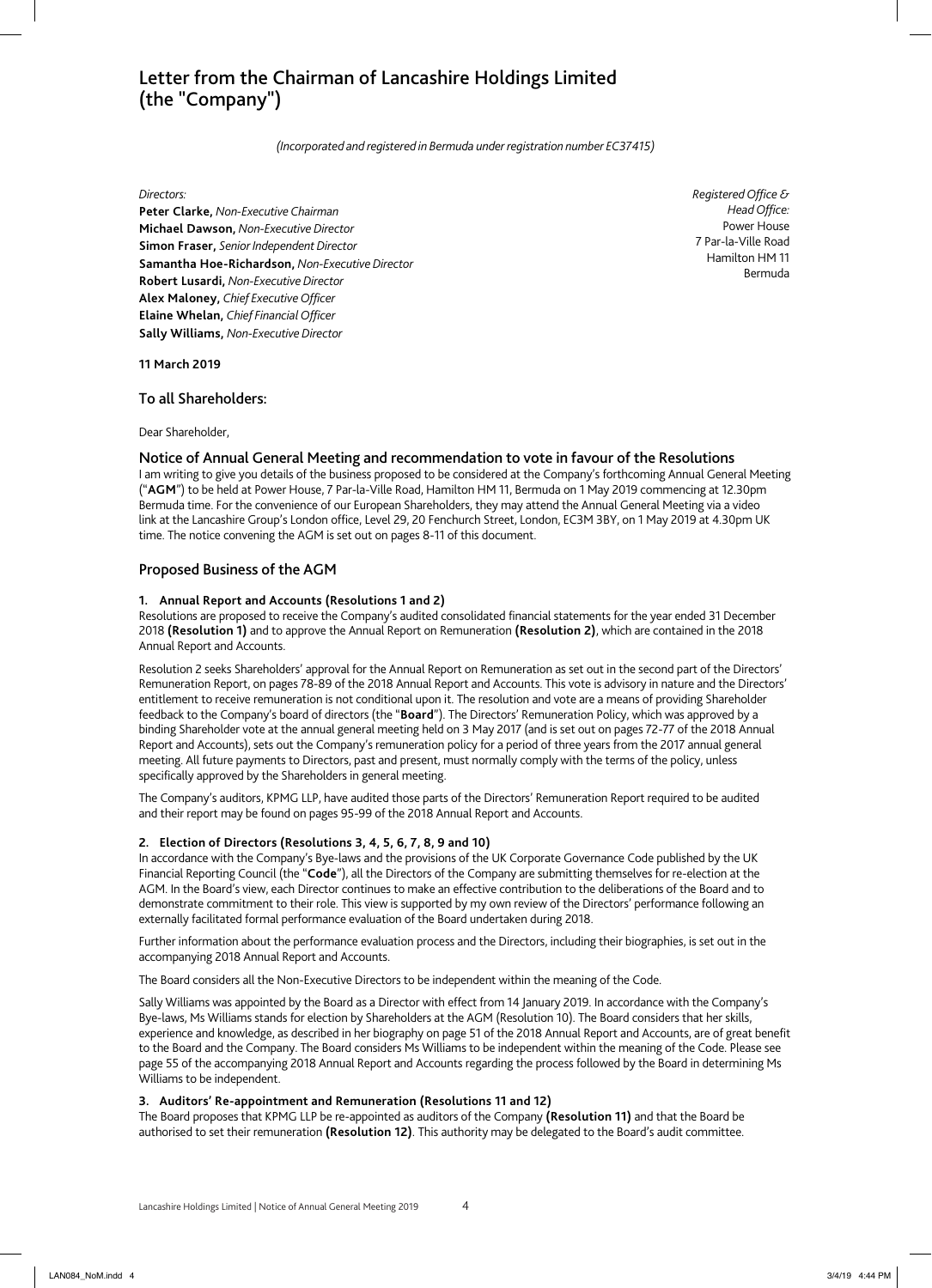#### **4. General and unconditional authority to allot shares (Resolution 13)**

Pursuant to Bye-law 2.4 of the Company's Bye-laws, the Board is seeking Shareholders' approval to renew the general and unconditional authority granted to the Directors to allot Relevant Securities (as defined in Bye-law 2.4(b)) up to an aggregate nominal value of US\$33,656,986, an amount equal to approximately one-third of the issued share capital of the Company as at the date of this document.

In addition, in accordance with the latest institutional guidelines from The Investment Association on the expectations of institutional investors in relation to the authority of Directors to allot shares, upon the passing of this resolution the Board will have authority (pursuant to paragraph (b) of the resolution) to allot additional Relevant Securities up to a maximum aggregate nominal value of US\$33,656,986, representing approximately a further one-third of the issued share capital of the Company as at the date of this document. However, the Directors will only be able to allot those shares for the purposes of a rights issue in which the new shares are offered to existing Shareholders in proportion to their existing shareholdings.

As a result, if this resolution is passed, the Board could allot Relevant Securities representing up to two-thirds of the current issued share capital of the Company pursuant to a rights issue.

The Directors of the Company have no present intention of issuing any Relevant Securities pursuant to this authority, but believe it to be in the best interests of the Company for the Board to be granted this authority to take advantage of appropriate opportunities.

The authority granted by this resolution will be exercised only if the Directors of the Company believe that to do so would be in the best interests of the Company. If the Directors do exercise the authority, they intend to follow best practice as regards its use, as recommended by investor groups. Unless otherwise renewed or revoked by the Shareholders in general meeting, this authority will expire at the conclusion of the annual general meeting of the Company in 2020 or, if earlier, 15 months from the date the relevant resolution is passed.

## **5. Renewal of authority to allot shares for cash on a non pre-emptive basis (Resolutions 14, 15 and 16)**

Pursuant to Bye-law 2.6 of the Company's Bye-laws, the Board is seeking Shareholders' authorisation for the Directors of the Company to allot Equity Securities (as defined in Bye-law 2.5(g)) up to an aggregate nominal value of US\$15,145,644 on a non pre-emptive basis, such amount being approximately 15 per cent of the Company's issued share capital as at the date of this document. The Bye-laws of the Company require that, unless Shareholders resolve otherwise, any Equity Securities allotted for cash must be offered to existing holders of Relevant Shares or Relevant Employee Shares (each as defined in Bye-law 2.5(g)) pro rata to their existing shareholdings. The Bye-laws permit this requirement to be disapplied and the purpose of these resolutions is to authorise the Board to allot Equity Securities as if such provisions did not apply in certain circumstances, when the Board considers that to do so would be in the best interests of the Company.

The Board acknowledges that the total amount of the pre-emption disapplication for which authority is requested is above the levels that are considered routine by UK investors and investor groups, including The Investment Association and the UK Pre-Emption Group. In seeking this authorisation, the Board's resolve has been strengthened over a number of years through its extensive engagement with Shareholders, to whom we have explained the need to maintain competitiveness and flexibility in the face of changing market circumstances.

In the last few years similar resolutions have been overwhelmingly supported by Shareholders: at the four annual general meetings held from 2014 to 2017, Special Resolutions requesting authority at the 15 per cent level were approved, in each case by over 95 per cent of the votes cast. At the annual general meeting held on 2 May 2018, each of the three separate resolutions proposed to Shareholders was approved by in excess of 98 per cent of the votes cast.

The strategic business case is described in more detail below. In the Board's view it wholly justifies the larger pre-emption disapplication, in line with principles supported by UK investor groups, allowing for an appropriate level of flexibility in circumstances where an issuance of equity securities on a non pre-emptive basis would be in the interests of a company and its owners.

The Company has given close consideration to the Statement of Principles that was published by the UK Pre-Emption Group in 2015. While the Statement of Principles is not tailored to the specific requirements of catastrophe (re)insurers such as the Company, the Company recognises the importance of providing Shareholders with a clear explanation of the basis and context for a proposed disapplication of pre-emption rights by the Company. Accordingly, the Board urges Shareholders to support the following three separate resolutions and has set out below some of the general considerations that are likely to be relevant to Shareholders' voting decisions in response to the Company's request for a disapplication of pre-emption rights as follows:

- The first resolution (Resolution 14) requests a five per cent disapplication authority to be used on an unrestricted basis;
- The second resolution (Resolution 15) requests an additional five per cent disapplication authority to be used to raise capital in the circumstances described below or for the purposes of an acquisition or capital investment approved by the Board; and
- The third resolution (Resolution 16) requests an additional five per cent disapplication authority to be used to raise capital in the circumstances described below.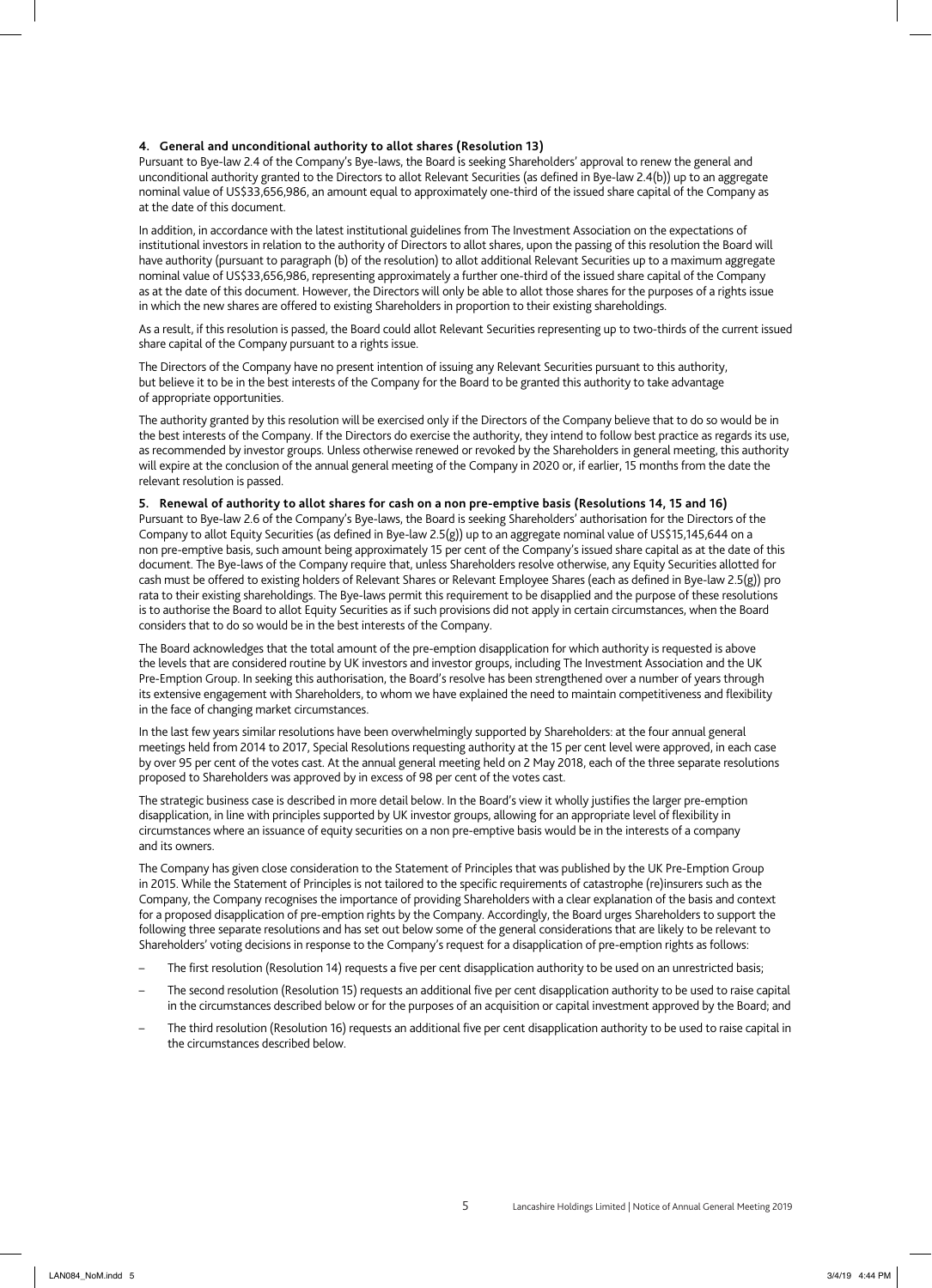#### Letter from the Chairman of Lancashire Holdings Limited (the "Company") continued

As a company, we seek to be nimble in our capital management strategy, returning our Shareholders' capital to them when we do not need it for underwriting purposes. The Board believes strongly that the converse of this strategy is that the Company should have the flexibility to raise capital quickly if the need ever arises, particularly with the influx of third-party capital to the sector, in structures that allow it to be put to use at very short notice. At current share prices (calculated at the latest practicable date prior to the publication of this document), the proposed total 15 per cent authority would enable the Company to raise up to approximately US\$260 million. It has always been a key part of the Company's strategy to take advantage of what it considers to be favourable market opportunities whenever those arise. While the Company does not therefore expect to utilize this full authority (in particular that conferred by Resolutions 15 and 16) as a response to normal loss events, it wishes to have the flexibility to raise further equity capital quickly in circumstances where it considers that opportunities exist to deploy such additional capital in support of underwriting opportunities. The major Atlantic hurricanes in 2017 (Harvey, Irma and Maria), together with the Mexican earthquakes are examples of the types of catastrophe events which could cause subsequent market underwriting opportunities. Underwriting opportunities may also arise from one major individual event. It is these types of underwriting opportunities which are likely to cause the Board to consider using the 15 per cent pre-emption disapplication authority.

The Company operates in a market that rewards the fastest to react; those who can play a role in benchmarking an adjusted pricing regime, as well as meeting brokers' needs for immediate capacity. In this way, first movers make the new market. The Board is recommending that, as in previous years, Shareholders vote for this first mover advantage. Your support for Resolutions 14, 15 and 16 will help give the Company greater competitive parity with its insurance company peers, particularly those of its listed competitors operating in the Bermuda and U.S. markets, as well as providers of, and vehicles for, alternative capital.

However, the Board has no current intention to use this authority. If market-driven underwriting opportunities present themselves, for example as a result of a major market loss, or series of losses or in the event that the Board were to believe there to be circumstances likely to produce a material improvement in (re)insurance pricing, the Board considers that it is important to provide the Company with immediate access to a full range of financing options both from a risk management perspective and to reinforce the Company's strategy of managing capital actively and prudently. With regard to Resolution 15 specifically, the Company also may use the authority to issue up to five per cent (in addition to the five per cent sought under Resolution 14) of the Company's shares on a non pre-emptive basis for the purposes of funding an acquisition or capital investment, if considered appropriate to develop the strategy of the Company and approved by the Board. It should be noted that at present the Company does not have plans for an acquisition or capital investment in the near future.

Were the Board to exercise any of these authorities, it intends to continue its consultation and dialogue with Shareholders and make disclosures in the announcement regarding any share issue and in the subsequent Annual Report and Accounts, each as contemplated in the Statement of Principles that was published by the UK Pre-Emption Group in 2015.

Unless otherwise renewed or revoked by the Shareholders in general meeting, these authorities will expire at the conclusion of the annual general meeting of the Company in 2020 or, if earlier, 15 months from the date the relevant resolutions are passed.

#### **6. Resolution to authorise the Company to purchase its own shares (Resolution 17)**

The Board is seeking Shareholders' approval to renew the authority granted to the Company by the Shareholders at the annual general meeting held on 2 May 2018. Pursuant to such authority, the Company is generally and unconditionally authorised to make one or more market purchases of the issued Common Shares of the Company up to an aggregate nominal value of US\$10,097,096, an amount equal to approximately ten per cent of the issued share capital of the Company as at the date of this document, at a price of not less than the nominal value of the Common Shares (exclusive of expenses payable by the Company).

The maximum price per Common Share (exclusive of expenses payable by the Company) that may be paid under the authority shall not exceed the higher of: (i) five per cent above the average of the closing middle market quotations for a Common Share of the Company taken from the London Stock Exchange Daily Official List for the five business days immediately preceding the day on which the Common Share is contracted to be purchased; and (ii) an amount equal to the higher of the price of the last independent trade and the highest current independent bid for the Common Shares on the London Stock Exchange at the time of purchase. Purchases may otherwise be made in such manner and on such terms as the Board or any authorised committee may from time to time determine. Purchases would only be made if the effect would be expected to result in an increase in earnings per share and the Board considers that it would be in the best interests of the Company and of Shareholders generally to do so. Pursuant to the Bye-laws of the Company, no purchase can be made if the Board determines that it would result in a non-de minimis adverse tax, legal or regulatory consequence to the Company, any of its subsidiaries or any holder of shares or its affiliates.

The Company cannot by law (in respect of the par value of the shares to be purchased) purchase its own shares except out of:

- (a) the capital paid up thereon; or
- (b) the funds of the Company which would otherwise be available for dividend payment or distribution; or
- (c) the proceeds of a fresh issue of shares made for the purposes of the repurchase, and

the premium, if any, payable on the repurchase is provided for out of funds of the Company which would otherwise be available for dividend payment or distribution or out of the Company's share premium account before the repurchase date.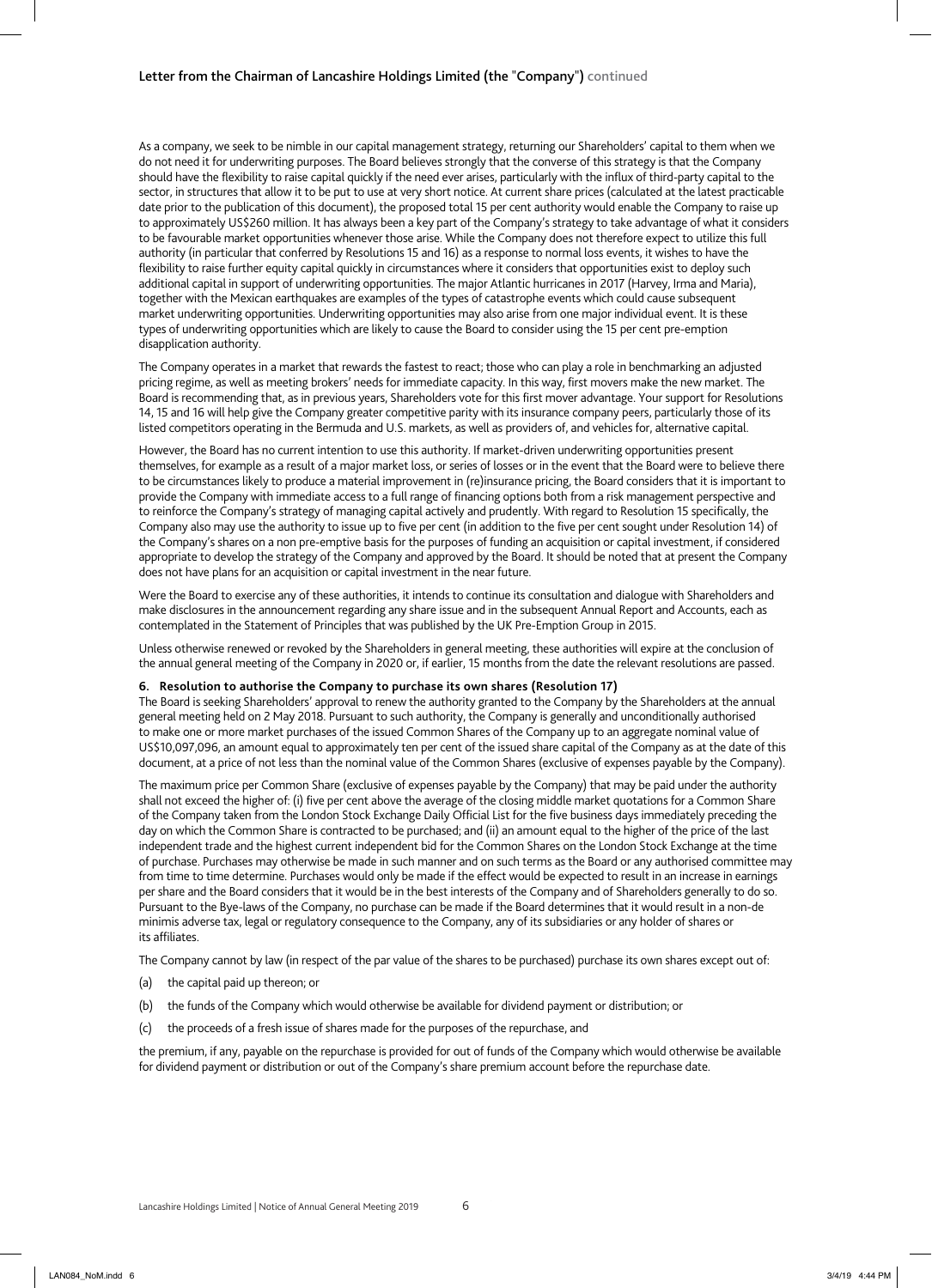Unless otherwise renewed or revoked by the Shareholders in general meeting, this authority will expire at the conclusion of the annual general meeting of the Company in 2020 or, if earlier, 15 months from the date the relevant resolution is passed. The Board intends to seek renewal of this authority at subsequent annual general meetings in accordance with current best practice.

Resolution 17 complies with the current guidance issued by The Investment Association and the Board will have regard to any guidance issued by investor groups that may be published at the time of any such purchase of issued Common Shares of the Company.

Any shares repurchased by the Company will be cancelled or held as treasury shares.

#### Voting

**A Form of Proxy for use by Shareholders at the AGM is enclosed with this document. Whether or not you propose to attend the AGM, you are urged to complete and sign the Form of Proxy in accordance with the instructions printed thereon and to return it to the Company's Registrars, Link Asset Services, PXS 1, 34 Beckenham Road, Beckenham, Kent BR3 4ZF, as soon as possible and in any event so as to be received no later than 12.30pm Bermuda time (4.30pm UK time) on 29 April 2019 (being 48 hours before the time appointed for the holding of the AGM). The return of a completed Form of Proxy or the submission by CREST members of an electronic proxy appointment will not preclude you from attending the AGM and voting in person, should you so wish.** 

**Holders of Depository Interests in the Company wishing to instruct Link Market Services Trustees Limited, the Depository, to vote in respect of the holder's interest should use the enclosed Form of Direction. The completed Form of Direction must be received by Link Asset Services, PXS 1, 34 Beckenham Road, Beckenham, Kent BR3 4ZF, as soon as possible and in any event so as to be received no later than 12.30pm Bermuda time (4.30pm UK time) on 28 April 2019 (being 72 hours before the time appointed for the holding of the AGM).** 

### Record Date

Only Shareholders entered on the register of members of the Company at the close of business on 29 March 2019 shall be entitled to attend and vote at the AGM in respect of the number of Common Shares registered in their name at that time. Changes to entries on the register of members after the close of business on 29 March 2019 shall be disregarded in determining the rights of any person to attend or vote at the meeting. The length of time between the record date and the AGM is necessary to allow sufficient time to complete the voting cut-back calculations as required by Bye-laws 40 and 41 (inclusive) of the Byelaws of the Company.

#### Recommendation

The Directors believe that the resolutions to be proposed at the AGM and set out in the notice convening the AGM are in the best interests of the Company and its Shareholders as a whole, for the reasons stated. Accordingly, the Board recommends Shareholders to vote in favour of all resolutions to be proposed at the AGM. Each Director who holds Common Shares in the Company intends to vote in favour of all the resolutions in respect of his or her own shareholding.

Yours faithfully,

**Peter Clarke**  *Chairman*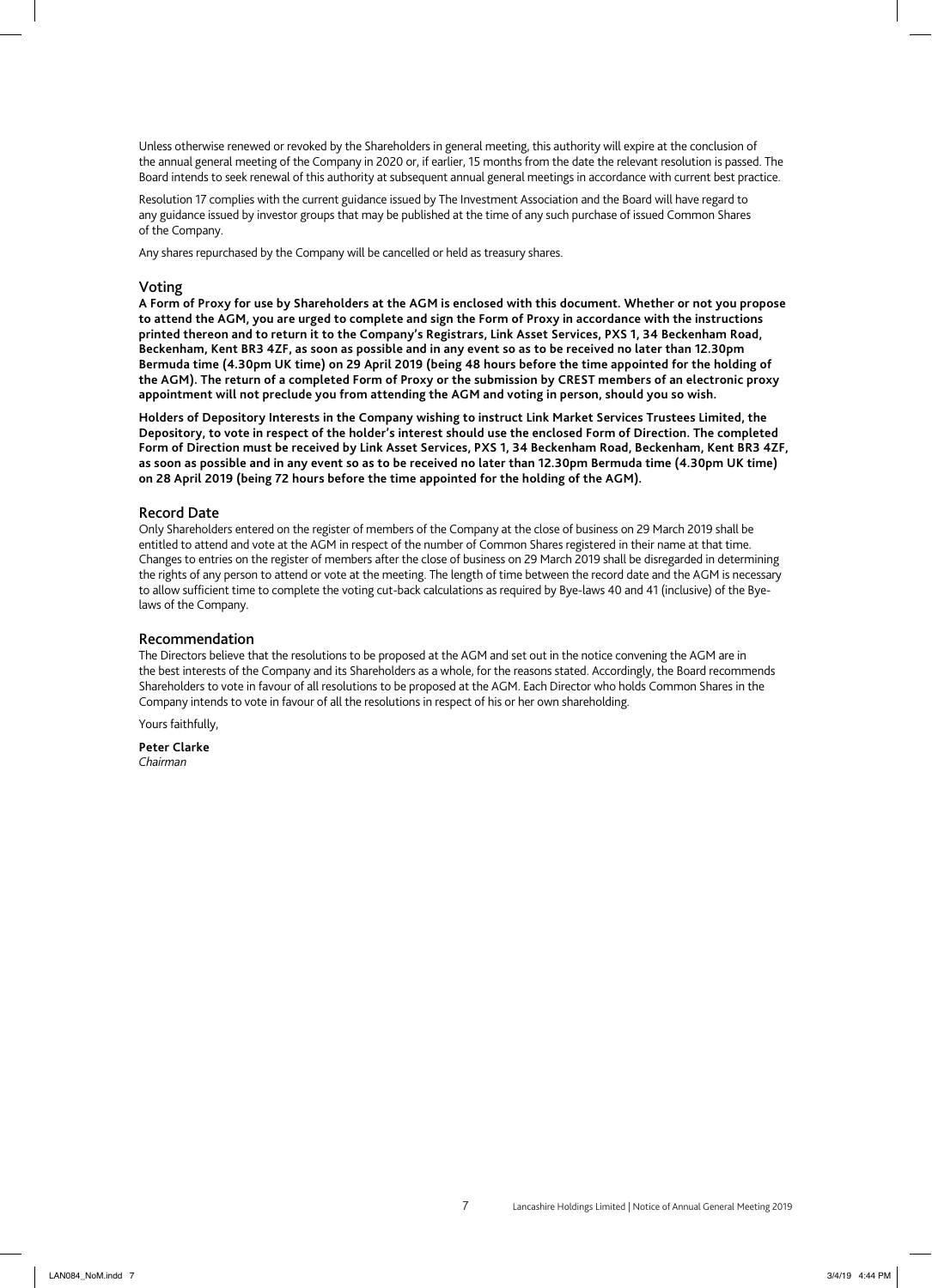# Lancashire Holdings Limited Notice of Annual General Meeting

**NOTICE IS HEREBY GIVEN** that the 2019 Annual General Meeting of the Company will be held at Power House, 7 Par-la-Ville Road, Hamilton HM 11, Bermuda on 1 May 2019 commencing at 12.30pm Bermuda time, for the purpose of considering and, if thought fit, passing the following resolutions.

For the convenience of Lancashire Holdings Limited's European Shareholders, they may attend the Annual General Meeting via a video link at the Lancashire Group's London office, Level 29, 20 Fenchurch Street, London, EC3M 3BY, on 1 May 2019 at 4.30pm UK time.

Resolutions 1-13 (inclusive) will be considered and, if thought fit, passed as ordinary resolutions. Resolutions 14-17 will be considered and, if thought fit, passed as Special Resolutions (as defined in the Bye-laws).

### **ORDINARY RESOLUTIONS**

- 1. To receive the Company's audited consolidated financial statements for the year ended 31 December 2018 together with the Directors' and auditors' reports thereon.
- 2. To approve the Annual Report on Remuneration as set out in the second part of the Directors' Remuneration Report for the year ended 31 December 2018.
- 3. To re-elect Peter Clarke as a Director of the Company, to hold office until the next annual general meeting or until his successor is elected or appointed or his office is otherwise vacated.
- 4. To re-elect Michael Dawson as a Director of the Company, to hold office until the next annual general meeting or until his successor is elected or appointed or his office is otherwise vacated.
- 5. To re-elect Simon Fraser as a Director of the Company, to hold office until the next annual general meeting or until his successor is elected or appointed or his office is otherwise vacated.
- 6. To re-elect Samantha Hoe-Richardson as a Director of the Company, to hold office until the next annual general meeting or until her successor is elected or appointed or her office is otherwise vacated.
- 7. To re-elect Robert Lusardi as a Director of the Company, to hold office until the next annual general meeting or until his successor is elected or appointed or his office is otherwise vacated.
- 8. To re-elect Alex Maloney as a Director of the Company, to hold office until the next annual general meeting or until his successor is elected or appointed or his office is otherwise vacated.
- 9. To re-elect Elaine Whelan as a Director of the Company, to hold office until the next annual general meeting or until her successor is elected or appointed or her office is otherwise vacated.
- 10. To elect Sally Williams as a Director of the Company, to hold office until the next annual general meeting or until her successor is elected or appointed or her office is otherwise vacated.
- 11. To re-appoint KPMG LLP as auditors of the Company, to hold office from the conclusion of this Annual General Meeting until the conclusion of the next annual general meeting at which the Company's financial statements are presented.
- 12. To authorise the Board of Directors, who may delegate this authority to the Board's audit committee, to set the auditors' remuneration.
- 13. That, pursuant to Bye-law 2.4 of the Company's Bye-laws:
	- (a) the Directors of the Company be granted a general and unconditional authority to allot Relevant Securities (within the meaning of that Bye-law) up to an aggregate nominal value of US\$33,656,986, an amount equal to approximately one-third of the issued share capital of the Company as at the date of this document; and further
	- (b) the Directors of the Company be granted a general and unconditional authority to allot Relevant Securities up to an additional aggregate nominal value of US\$33,656,986, an amount equal to approximately one-third of the issued share capital of the Company as at the date of this document, in connection with a Rights Issue,

Provided that: (i) unless otherwise renewed or revoked in general meeting, this authority will expire at the conclusion of the annual general meeting of the Company in 2020 or, if earlier, 15 months from the date the relevant resolution is passed; (ii) the Company shall be entitled to make, before expiry of such authority, any offer or agreement which would or might require Relevant Securities to be allotted after such expiry and the Directors may allot such Relevant Securities or grant rights in pursuance of such offer or agreement as if such authority had not expired; (iii) such authority shall be in substitution for any and all authorities previously conferred upon the Directors for the purposes of Bye-law 2.4 but without prejudice to the allotment of any Relevant Securities already made or to be made pursuant to such authorities; and (iv) 'Rights Issue' means an offer or issue of Equity Securities (as defined in Bye-law 2.5(g) of the Company's Bye-laws) in connection with an offer or issue to or in favour of holders on the register of members on a date fixed by the Directors where the Equity Securities respectively attributable to the interests of all those holders are proportionate (as nearly as practicable) to the respective numbers of shares held by them on that date but the Directors may make such exclusions or other arrangements as they consider expedient in relation to treasury shares, fractional entitlements, legal or practical problems under the laws of, or the requirements of any relevant regulatory body or stock exchange in, any territory or any matter whatsoever.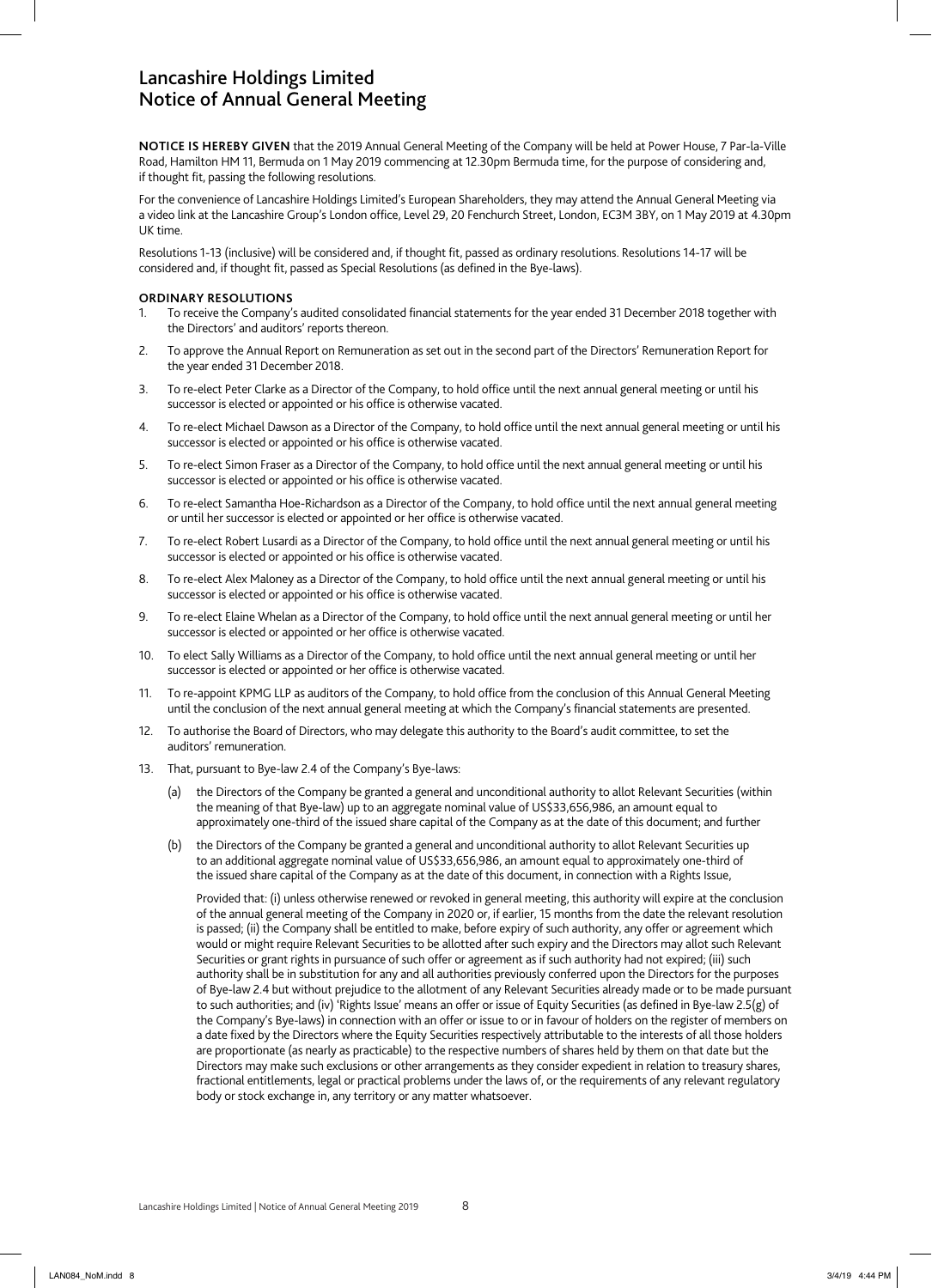## **SPECIAL RESOLUTIONS**

- 14. That, subject to and conditional on the passing of Resolution 13, the Directors of the Company be authorised, in accordance with Bye-law 2.6 of the Company's Bye-laws, to allot Equity Securities (within the meaning of Bye-law 2.5(g)) for cash pursuant to the authority conferred by Resolution 13 as if Bye-law 2.5(a) of the Company's Bye-laws did not apply to such authority up to an aggregate nominal value of US\$5,048,548, such amount being approximately five per cent of the Company's issued share capital as at the date of this document; provided that, unless otherwise renewed or revoked by the Shareholders in general meeting, this authority will expire at the conclusion of the annual general meeting of the Company in 2020 or, if earlier, 15 months from the date the relevant resolution is passed and provided that the Company may before such expiry make any offer or agreement which would or might require Common Shares to be allotted after such expiry and the Directors may allot such Common Shares in pursuance of such offer or agreement as if Bye-law 2.5(a) did not apply.
- 15. That, subject to and conditional on the passing of Resolutions 13 and 14, the Directors of the Company be authorised in addition to any authority granted under Resolution 14, in accordance with Bye-law 2.6 of the Company's Bye-laws, to allot Equity Securities (within the meaning of Bye-law 2.5(g)) for cash pursuant to the authority conferred by Resolution 13 as if Bye-law 2.5(a) of the Company's Bye-laws did not apply to such authority up to an aggregate nominal value of US\$5,048,548, such amount being approximately a further five per cent of the Company's issued share capital as at the date of this document; provided that such authority will only be used for the purposes of raising capital to take advantage of market-driven underwriting opportunities (as approved by the Board) or financing a transaction that the Board of Directors of the Company determines to be an acquisition or other capital investment of a kind contemplated by the Statement of Principles on disapplying pre-emption rights most recently published by the UK Pre-Emption Group prior to the date of this notice; and provided further that, unless otherwise renewed or revoked by the Shareholders in general meeting, this authority will expire at the conclusion of the annual general meeting of the Company in 2020 or, if earlier, 15 months from the date the relevant resolution is passed and provided that the Company may before such expiry make any offer or agreement which would or might require Common Shares to be allotted after such expiry and the Directors may allot such Common Shares in pursuance of such offer or agreement as if Bye-law 2.5(a) did not apply.
- 16. That, subject to and conditional on the passing of Resolutions 13, 14 and 15, the Directors of the Company be authorised in addition to any authorities granted under Resolutions 14 and 15, in accordance with Bye-law 2.6 of the Company's Byelaws, to allot Equity Securities (within the meaning of Bye-law 2.5(g)) for cash pursuant to the authority conferred by Resolution 13 as if Bye-law 2.5(a) of the Company's Bye-laws did not apply to such authority up to an aggregate nominal value of US\$5,048,548, such amount being approximately a further five per cent of the Company's issued share capital as at the date of this document; provided that such authority will only be used for the purposes of raising capital to take advantage of market-driven underwriting opportunities (as approved by the Board); and provided further that, unless otherwise renewed or revoked by the Shareholders in general meeting, this authority will expire at the conclusion of the annual general meeting of the Company in 2020 or, if earlier, 15 months from the date the relevant resolution is passed and provided that the Company may before such expiry make any offer or agreement which would or might require Common Shares to be allotted after such expiry and the Directors may allot such Common Shares in pursuance of such offer or agreement as if Bye-law 2.5(a) did not apply.
- 17. That the Company be generally and unconditionally authorised, in accordance with Bye-law 3 of the Company's Bye-laws and pursuant to section 42A of the Companies Act of Bermuda, to make one or more market purchases of its common shares of US\$0.50 each ("**Common Shares**") on such terms and in such manner as the Board or any authorised committee thereof may from time to time determine provided that:
	- (a) the maximum number of Common Shares hereby authorised to be purchased shall be 20,194,192 (representing approximately ten per cent of the issued Common Share capital of the Company as at the date of this document);
	- (b) the minimum price (exclusive of expenses payable by the Company) which may be paid for a Common Share shall be US\$0.50;
	- (c) the maximum price (exclusive of expenses payable by the Company) which may be paid for a Common Share shall be the higher of:
		- an amount equal to 105 per cent of the average of the closing middle market quotations for a Common Share of the Company taken from the London Stock Exchange Daily Official List for the five business days immediately preceding the day on which the Common Share is contracted to be purchased; and
		- the higher of the price of the last independent trade and the highest current independent bid for the Common Shares on the trading venue where the purchase is carried out, at the time of purchase;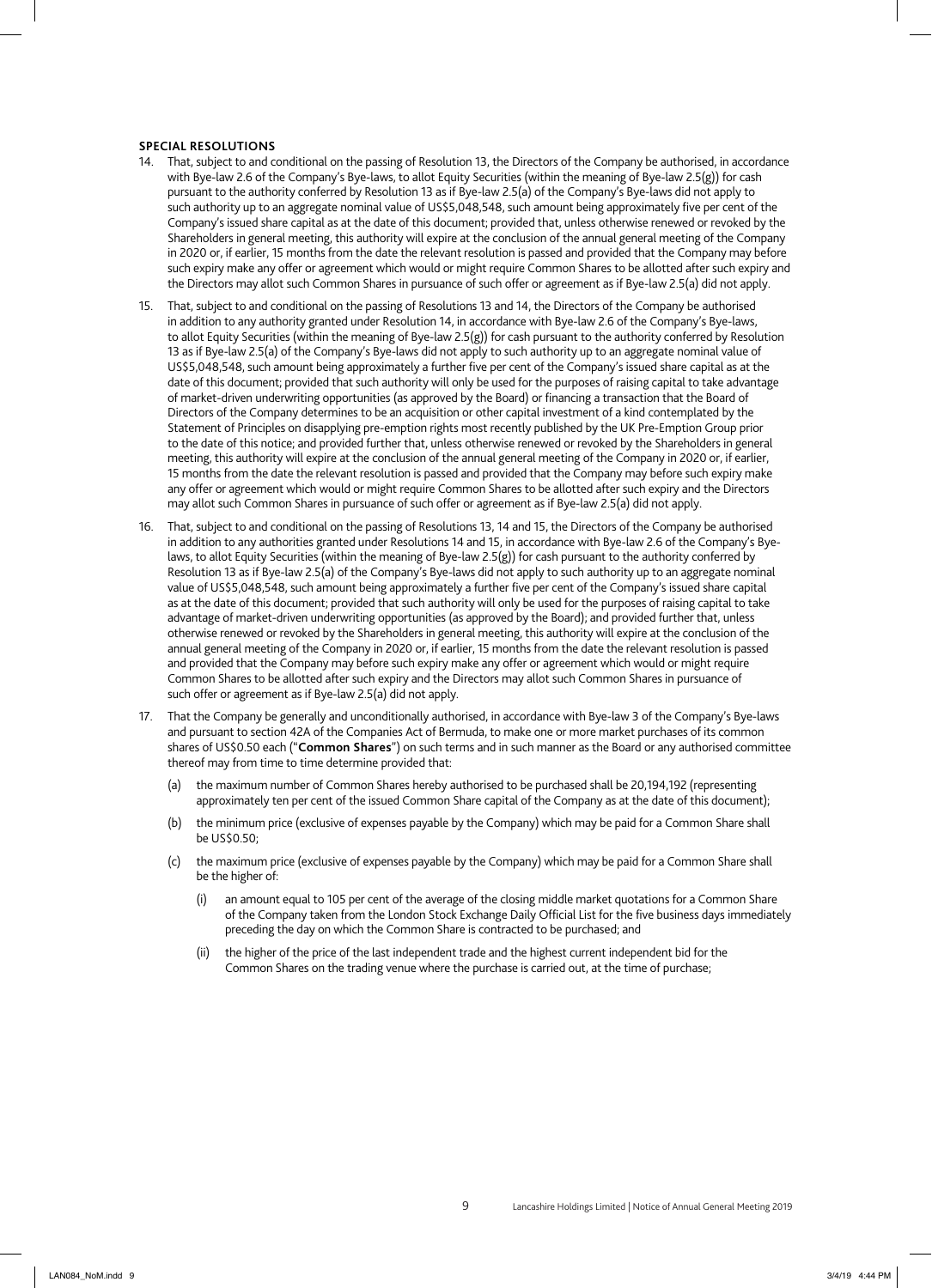## Lancashire Holdings Limited Notice of Annual General Meeting continued

- (d) unless otherwise renewed or revoked by the Shareholders in general meeting, this authority will expire at the conclusion of the annual general meeting of the Company in 2020 or, if earlier, 15 months from the date the relevant resolution is passed; and
- (e) the Company shall be entitled under such authority to make at any time before its expiry or termination any contract to purchase its own shares which will or may be executed wholly or partly after the expiry of the authority, and may make a purchase of Common Shares in pursuance of any such contract.

## **By order of the Board**

**Christopher Head**  *Company Secretary* 

11 March 2019

*Registered Office & Head Office:*  Power House 7 Par-la-Ville Road Hamilton HM 11 Bermuda

Registration number: EC37415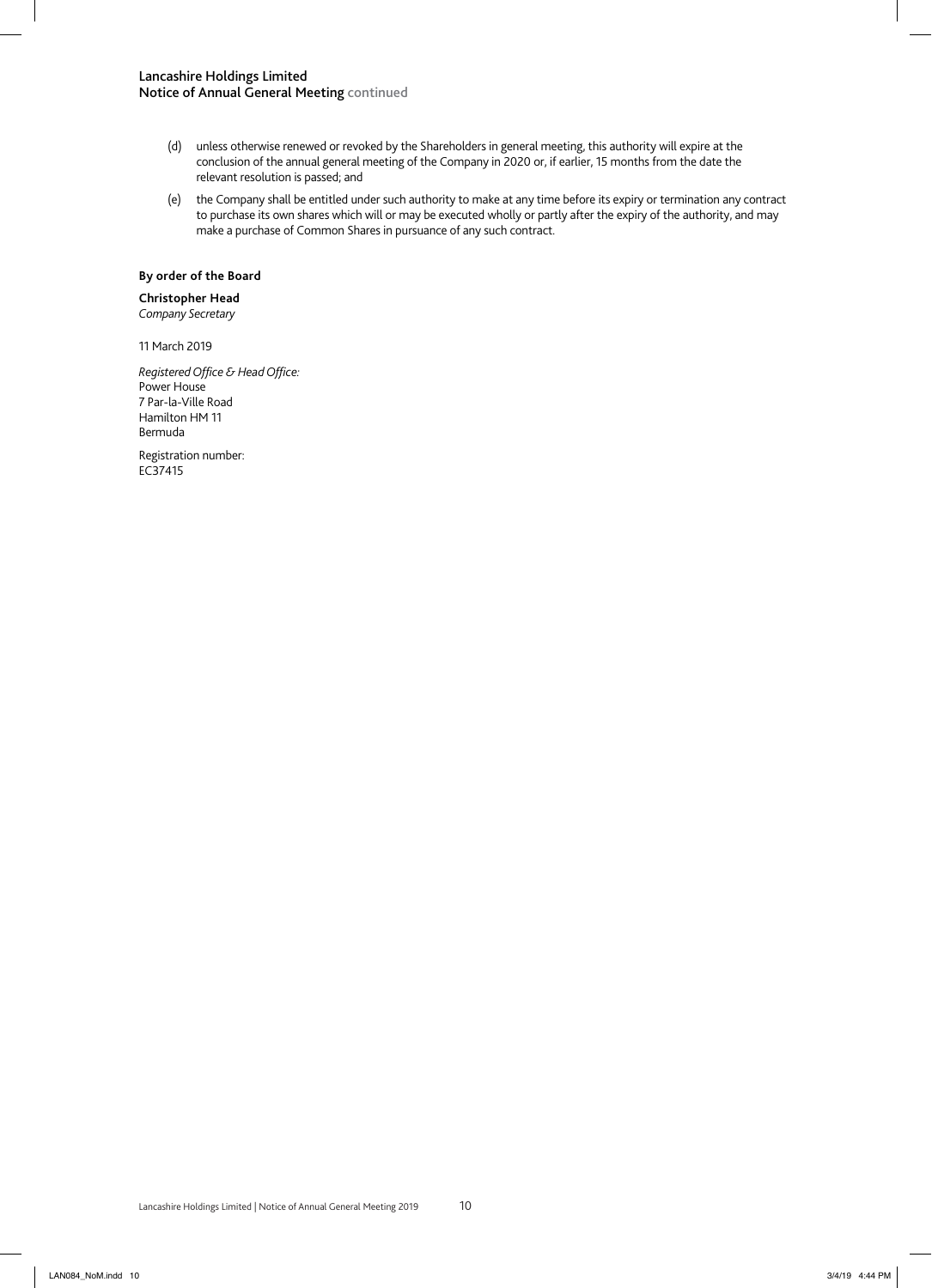#### **Notes:**

- (i) Only those Shareholders entered on the register of members of the Company at the close of business on 29 March 2019 shall be entitled to attend and vote at the meeting in respect of the number of Common Shares registered in their name at that time. Changes to entries on the register of members after the close of business on 29 March 2019 shall be disregarded in determining the rights of any person to attend or vote at the meeting.
- (ii) A Shareholder entitled to attend and vote at the meeting convened by this notice or any adjournment thereof is entitled to appoint one or more proxies to attend, speak and vote instead of him. A proxy need not be a member of the Company.
- (iii) To be valid, the enclosed Form of Proxy must be lodged with Link Asset Services, PXS 1, 34 Beckenham Road, Beckenham, Kent BR3 4ZF not later than 48 hours before the time appointed for the meeting or any adjournment thereof, together, if appropriate, with the power of attorney or other written authority, if any, under which it is signed (or a duly certified copy of such power) or, where the Form of Proxy has been signed by an officer on behalf of a corporation, a duly certified copy of an authority under which it is signed. Completion and return of a Form of Proxy (or submission of proxy instructions electronically) will not preclude a Shareholder from attending the meeting and voting in person.
- (iv) CREST members who wish to vote using the CREST electronic proxy voting service may do so for the meeting and any adjournment(s) thereof by using the procedures described in the CREST Manual (available at www.euroclear.com). CREST personal members or other CREST sponsored members, and those CREST members who have appointed (a) voting service provider(s) should refer to their CREST sponsor or voting service provider(s), who will be able to take the appropriate action on their behalf.

In order for a proxy appointment or instruction made using the CREST service to be valid, the appropriate CREST message (a "**CREST Proxy Instruction**") must be properly authenticated in accordance with Euroclear UK & Ireland Limited's specifications and must contain the information required for such instructions, as described in the CREST Manual. The message, regardless of whether it constitutes the appointment of a proxy or is an amendment to the instruction given to a previously appointed proxy must, in order to be valid, be transmitted so as to be received by the Company's agent, Link Asset Services (CREST Participant ID: **RA10**), no later than 48 hours before the time appointed for the meeting. For this purpose, the time of receipt will be taken to be the time (as determined by the time stamp applied to the message by the CREST Application Host) from which the Company's agent is able to retrieve the message by enquiry to CREST in the manner prescribed by CREST. After this time any change of instructions to proxies appointed through CREST should be communicated to the appointee through other means.

CREST members and, where applicable, their CREST sponsor or voting service provider(s) should note that Euroclear UK & Ireland Limited does not make available special procedures in CREST for any particular messages. Normal system timings and limitations will therefore apply in relation to the input of CREST Proxy Instructions. It is the responsibility of the CREST member concerned to take (or, if the CREST member is a CREST personal member or sponsored member or has appointed (a) voting service provider(s), to procure that his CREST sponsor or voting service provider(s) take(s)) such action as shall be necessary to ensure that a message is transmitted by means of the CREST system by any particular time. In this connection, CREST members and, where applicable, their CREST sponsor or voting service provider(s) are referred, in particular, to those sections of the CREST Manual concerning practical limitations of the CREST system and timings.

The Company may treat as invalid a CREST Proxy Instruction in the circumstances set out in Regulation 35(5)(a) of the Uncertificated Securities Regulations 2001.

- (v) Any holders of Depository Interests in the Company who do not lodge their voting instructions via the CREST electronic proxy appointment service may submit the enclosed Form of Direction together with the power of attorney or other authority (if any) under which it is signed, or a notarially or otherwise certified copy of such power or authority, to Link Asset Services, PXS 1, 34 Beckenham Road, Beckenham, Kent BR3 4ZF not later than 72 hours before the time appointed for the meeting.
- (vi) As at 4 March 2019, being the latest practicable business day prior to the publication of this notice, the Company's issued share capital consisted of 201,941,918 Common Shares. No Common Shares were held in treasury. Therefore, total exercisable voting rights in the Company as at 4 March 2019 was 201,941,918.
- (vii) Copies of the letters of appointment of the Non-Executive Directors are available for inspection during normal business hours at the Company's head office and registered office, Power House, 7 Par-la-Ville Road, Hamilton HM 11, Bermuda and at the Lancashire Group's UK office, Level 29, 20 Fenchurch Street, London, EC3M 3BY and will also be available at the place of the AGM for 15 minutes prior to the meeting and during the meeting.

 $\mathcal{L}_{\text{max}}$  Lancashire Holdings Limited  $\mathcal{L}_{\text{max}}$